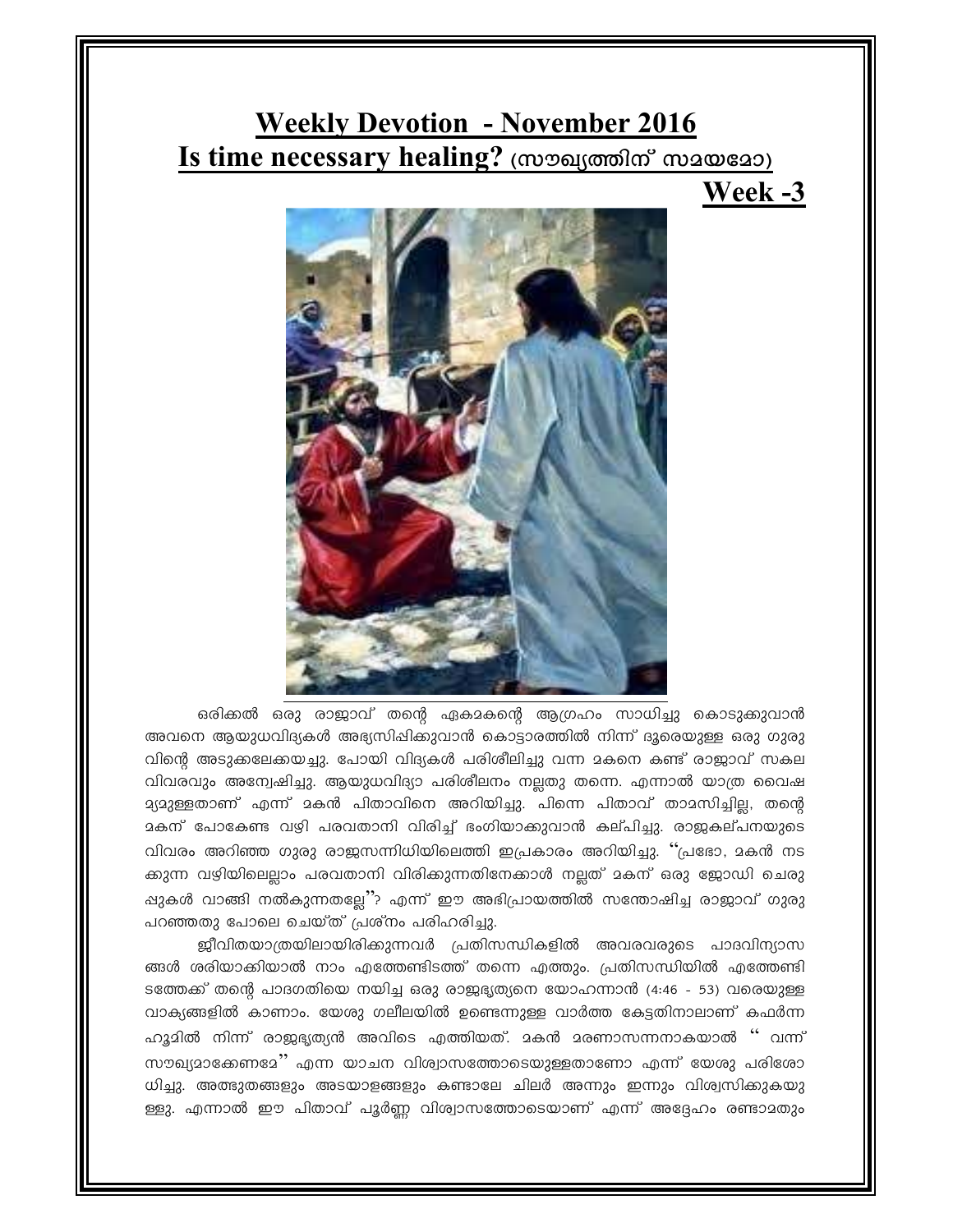യാചിച്ചപ്പോൾ വ്യക്തമാക്കി. ''കർത്താവേ! പൈതൽ മരിക്കും മുമ്പേ വരേണമേ''. ഈ അപേക്ഷയിൽ നിന്ന് രാജഭൃത്യന്റെ വിശ്വാസത്തിന്റെ വ്യക്തത മനസ്സിലാക്കിയ യേശു പറഞ്ഞു " പോക, നിന്റെ മകൻ ജീവിച്ചിരിക്കുന്നു<sup>?</sup>'.

യേശുവിന്റെ വാക്കുകൾ പൂർണ്ണമായി വിശ്വസിച്ചവൻ സൗഖ്യത്തിന്റെ കൃത്യസമയം അറിഞ്ഞു. **വിടുതലിന്റെ ആ ഏഴുമണി** അവന്റെ കുടുംബ ജീവിതത്തെ തന്നെ മാറ്റിമറിച്ച സ്ഥയമായിരുന്നു. മറു ചോദ്യം ചോദിക്കാതെ സംശയത്തിന്റെ നോട്ടം അയയ്ക്കാതെ, വിശ്വ സിച്ചവനു മാത്രമേ സൗഖ്യത്തിന്റെ സമയം അഥവാ യേശു പറഞ്ഞ നാഴികയുടെ മഹത്വം <u> ദനസ്സിലാക്കുകയുള്ളു. അതേ,-- ആ എഴുദണി സദയമാണ്, അഷനും, ദകനും ദേശം</u> നൽകിയ വിളിഷേരുകൾ തകർത്ത് ദൂരെയെറിഞ്ഞത്. സഹോദരങ്ങളെ --------- പരിഹാ സികൾ പറഞ്ഞ വാക്കുകൾ നിങ്ങളുടെ ഹൃദയത്തെ മുറിപ്പെടുത്തി എങ്കിൽ ആശ്വാസദായക നും, നിങ്ങളുടെ ജീവിതത്തെ ഒരു വാക്കുകൊണ്ട് മാറ്റിമറിക്കുന്നവനുമായ യേശുവിന്റെ അടുക്കലെത്തുക. രാജ്ജ്യത്യന്റെ മകൻ '' ആ ഏഴ്യമണി''യ്ക്കു മുമ്പ് അറിയപ്പെട്ടത് ദീനക്കാ രൻ എന്ന പേരിലായിരുന്നു. എന്നാൽ ആ വിടുതലിന്റെ സമയം ---- ആ ഏഴുദണിയ്ക്കു ഭശഷം യേശുവിന്റെ വാക്കിനാൽ സൗഖ്യമായവൻ എന്ന ബഹുമാനത്തോടെ ആളുകൾ അവനെ കണ്ടു തുടങ്ങി. യേശു ജീവൻ മടക്കി നൽകിയവൻ എന്ന മേലെഴുത്ത് ഇഷോൾ അവന് ലഭ്യമായി. രോഗിയുടെ പിതാവായ രാജഭൃത്യൻ എന്ന പേര് പിതാവിനും മാറി കിട്ടി. എന്റെ അഭിപ്രായത്തിൽ അദ്ദേഹത്തിന് ഏറ്റവും യോജിച്ച പേര് '' സൗഖ്യത്തിന്റെ സമയം കണ്ടെത്തിയ വിശ്വാസി'' എന്നാണ്. കൂടാതെ കുടുംബം ഒന്നിച്ച് യേശുവിൽ വിശ്വസിച്ചു അവർക്ക് എന്ന ഭാഗ്യവും ലഭിച്ചു.



പ്രീയമുള്ള കുഞ്ഞുങ്ങളെ ! നിങ്ങൾ കഴിവില്ലാത്തവർ, ബുദ്ധിയില്ലാത്തവർ എന്ന് മറ്റുള്ളവർ പരിഹസിക്കുമ്പോൾ യേശുവിന്റെ അടുക്കലെത്തുക. ഒരു കാര്യം ഓർമ്മയിലിരിക്കട്ടെ, വിശ്വാ സത്തിന്റെ രോധനയികൽ പിറുപിറുക്കാതെ പൂർണ്ണമായി വിശ്വസിച്ചാൽ അനുഗ്രത്തിന്റെ, ' ആ സമയം' ---- '' ആ നാഴിക'. നമ്മുടെ ജീവിതത്തിലും ഉണ്ടാകും. സൗഖത്തിന്റെ തുടർന്ന് പൂതിയ പേര്, പുതിയ ശക്തി, ബഹുമാനം ഇവ നമുക്ക് ലഭിക്കുന്നു, വേഗമാകട്ടെ അവൻ നമ്മെ നോക്കുന്നു , നമുക്ക് ചെല്ലാം ആ ജീവദായകന്നിരികെ.